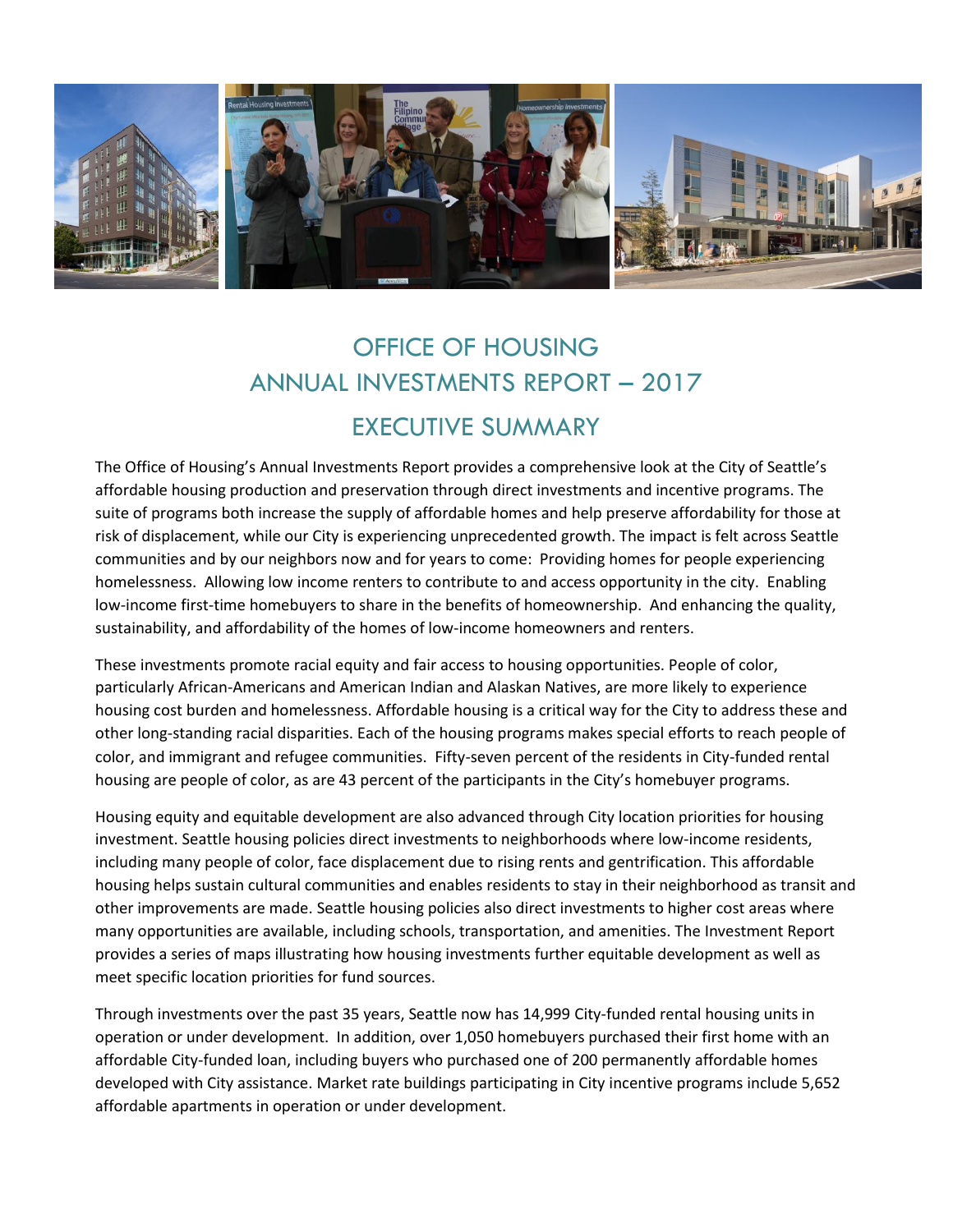## **Rental Housing Opening and Under Construction**

The City's longstanding track record of investment helps secure a steady supply of new affordable units. Projects that received funding or approvals in the past few years have proceeded to permitting and construction. The following projects opened, were seeking permits, or under construction in 2017:

- Three OH-fund rental housing buildings were completed, providing 225 affordable homes
- Eleven OH-funded rental buildings are in permitting and construction and will lease 1,233 apartments in 2018 and 2019
- 30 market rate buildings participating in the Multifamily Tax Exemption Program (MFTE) were completed, providing 592 affordable homes
- 28 market rate buildings participating in MFTE were approved and will begin leasing 645 affordable apartments between 2018 and 2020

## **2017 Housing Investments**

As prior-year funding was delivering completed affordable housing, OH housing programs set a new round of affordable homes in motion with 2017 funding awards for development projects.

**Rental Housing Program:** funds production and preservation of rental housing that will serve lowincome Seattle residents for a minimum of 50 years

- \$93.4 million awarded for rental housing production and preservation
- 944 units -- affordable rental housing created
- 534 units -- reinvestment in affordable rental housing
- Over \$306 million in total housing investment: \$2.71 leveraged for each City dollar

**Homeownership Program:** funds development of housing that will be sold to low-income first-time buyers at affordable prices for a minimum of 50 years

- \$2.25 million for permanently affordable homeownership development
- 25 units to be constructed in two developments
- Almost \$10 million in total housing investment, \$3 leveraged for each City dollar

OH also made investments in housing rehabilitation and sustainability. The projects were completed during in 2017, improving safety, health, and affordability for housing owners and residents.

**Home Repair Program:** funds critical health and safety repairs, helping low-income homeowners preserve their most important financial asset and sustain their home ownership

- Over \$440,000 provided as loans and grants
- 28 low-income homeowners assisted

**Weatherization Program:** funds energy conservation and related indoor air quality improvements, enhancing health and living conditions and lowering utility bills for low-income owners and renters

- \$3.57 million in grant funds expended
- 112 single family homes upgraded, benefiting low-income owners or renters
- 24 affordable apartment buildings upgraded, benefiting 1,306 low-income renters